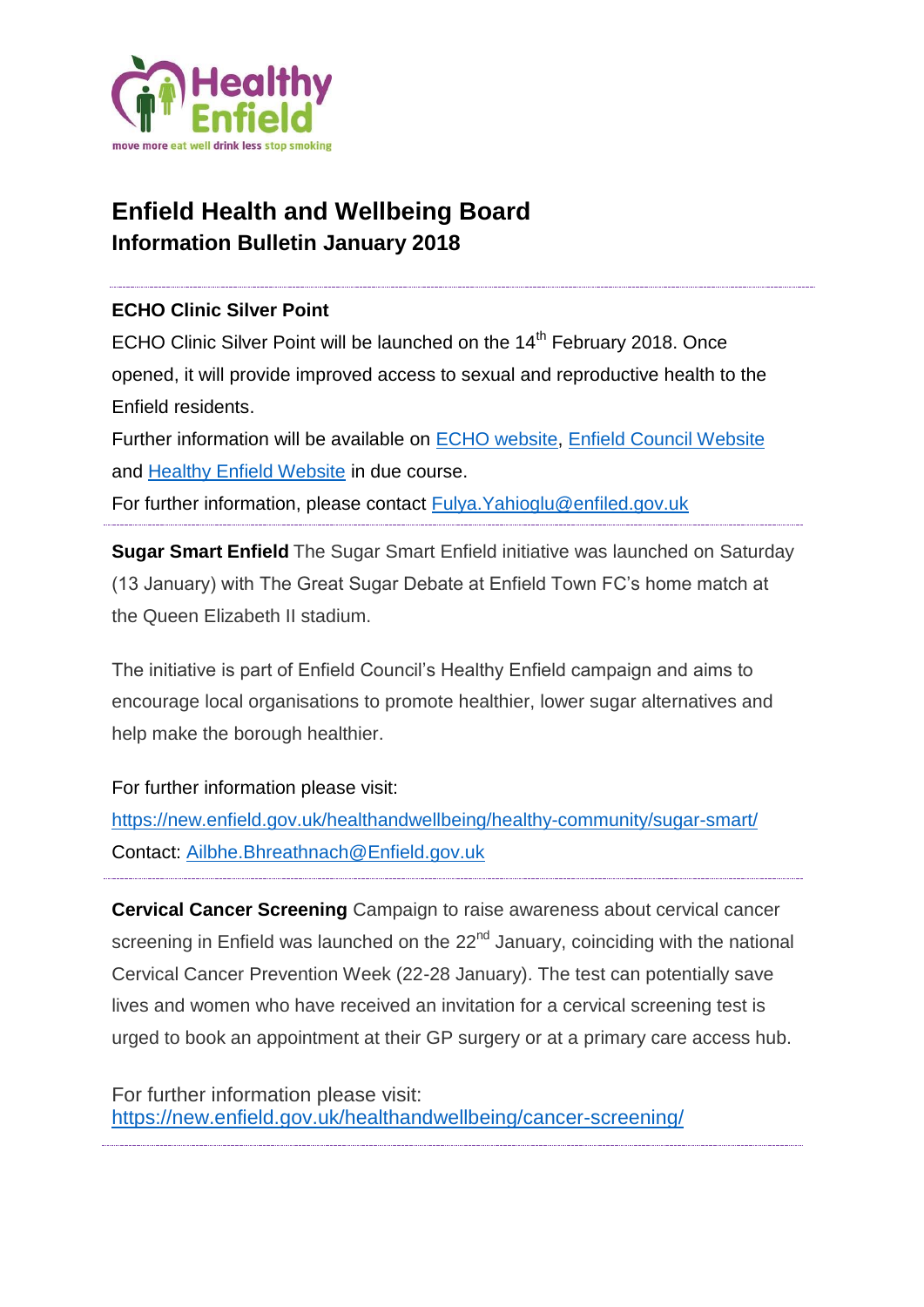

# **Healthy London Partnership Update**

Blow are an update from Healthy London partnership.

**Health and care leaders work together to implement devolution:** The signing of the London Health and Care Devolution Memorandum of Understanding by London and national partners and central government marked a significant milestone for the future of health and care. In December, London's health and care leaders met to discuss what it means for London. The event was the first step in on-going engagement to co-design London's future health and care with system leaders across the capital ... Find out more

**Thrive LDN reaches 15.5 million people:** Early findings are available from Thrive LDN's 'Are we OK London?' campaign. It launched in July last year as an open conversation with Londoners about mental health and wellbeing. The report has an overview of the engagement so far and feedback from Londoners to inform the next stages of community outreach. It sets out the most frequent themes and ideas shared by Londoners; feedback from those who took part in 17 problem solving booths held over the summer; and Talk London online discussions held on London.gov.uk ... Find out more

**Good thinking London!** Londoners experiencing sleep difficulties, anxiety, low mood and stress can now use 'Good Thinking' the digital wellbeing service in its testing phase. Two million Londoners will experience mental ill health this year but 75% of Londoners with depression and anxiety get no treatment at all. Good Thinking uses social listening and marketing to direct Londoners who self-identify as having issues around sleep, anxiety, low mood and stress to personalised digital support such as clinically endorsed apps [...Find out more](https://nhs.us12.list-manage.com/track/click?u=7ccd3f0a3a98b544cd2f254b0&id=8a6e4773ae&e=c49574af1b)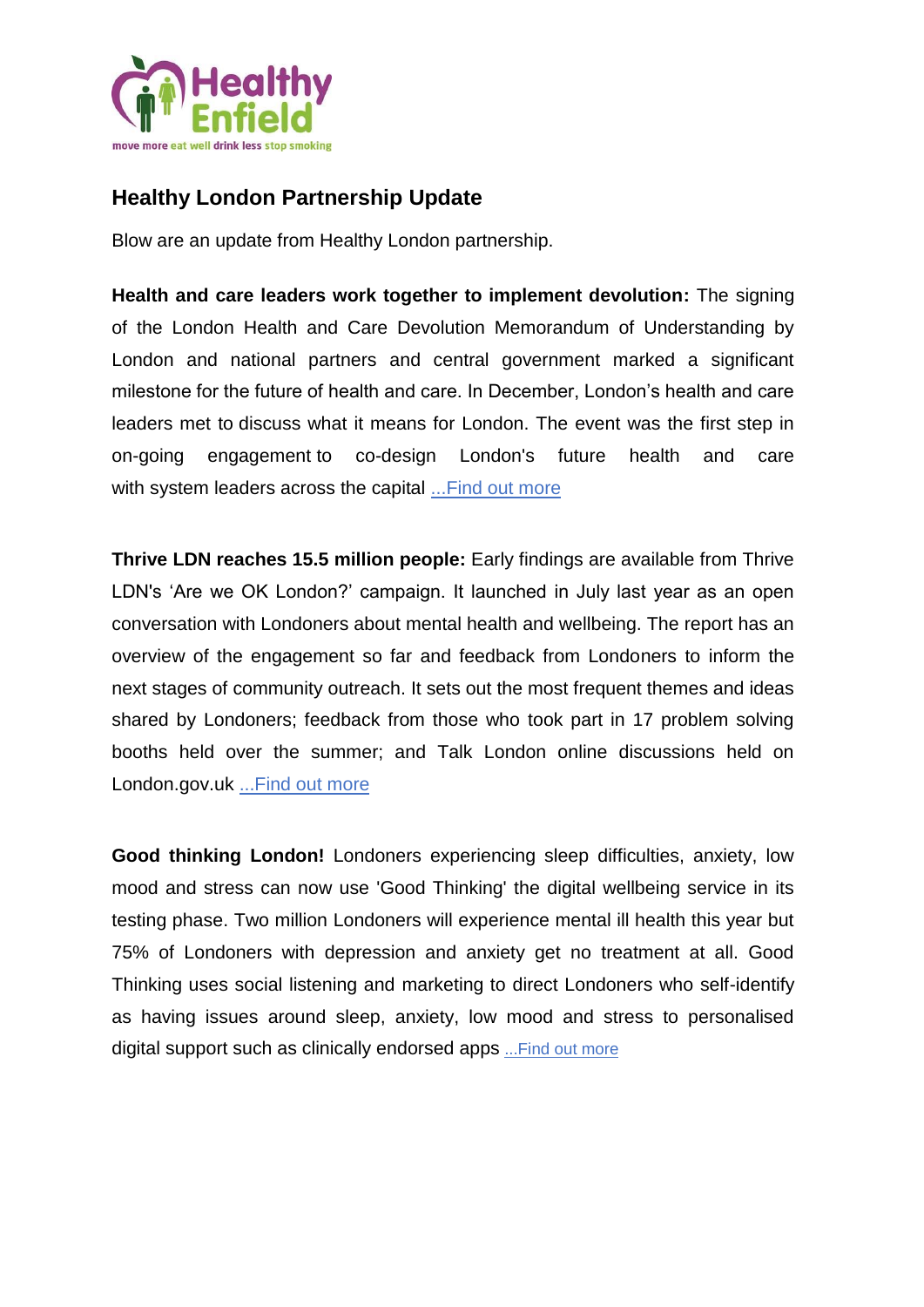

**London on fast track to reduce HIV:** Last week the Mayor of London, Sadiq Khan, with borough leaders, Public Health England and NHS England signed the 'Paris Declaration on Fast-Track Cities Ending the AIDS Epidemic'. We will be leading partners to deliver London's fast-track city commitments to cut rates of new HIV infection and eliminate associated discrimination and stigma. London has made great strides towards achieving the primary United Nations targets for the initiative but there is plenty more to do [...Find out more.](https://nhs.us12.list-manage.com/track/click?u=7ccd3f0a3a98b544cd2f254b0&id=bcc63c28b2&e=c49574af1b)

**What do Londoners think of their cancer care?** Our Transforming Cancer Services Team has published analysis of the 2016 National Cancer Patient Experience Survey results for each London CCG and STP to support commissioners and clinical leaders in improving cancer care for patients. The team analysed each CCG's results against 26 of the questions in the national survey. These were selected for the effect a poor score has on a patient's short and longterm health and wellbeing. The analysis and results for each CCG and STP are on an interactive dashboard to support commissioners and clinical leaders in understanding the experiences of people with cancer in their local area [...Find out](https://nhs.us12.list-manage.com/track/click?u=7ccd3f0a3a98b544cd2f254b0&id=7d5bc272ae&e=c49574af1b)  [more](https://nhs.us12.list-manage.com/track/click?u=7ccd3f0a3a98b544cd2f254b0&id=7d5bc272ae&e=c49574af1b)

**Working with Londoners to make London the healthiest global city** Our report on the engagement activities we carried out with Londoners last year is now online. Every day our teams are working with people in communities, online and at events. Londoners from all walks of life, of all ages and all cultures, and across all boroughs are involved in improving London's health and care [...Find out more](https://nhs.us12.list-manage.com/track/click?u=7ccd3f0a3a98b544cd2f254b0&id=8e0d378e1a&e=c49574af1b)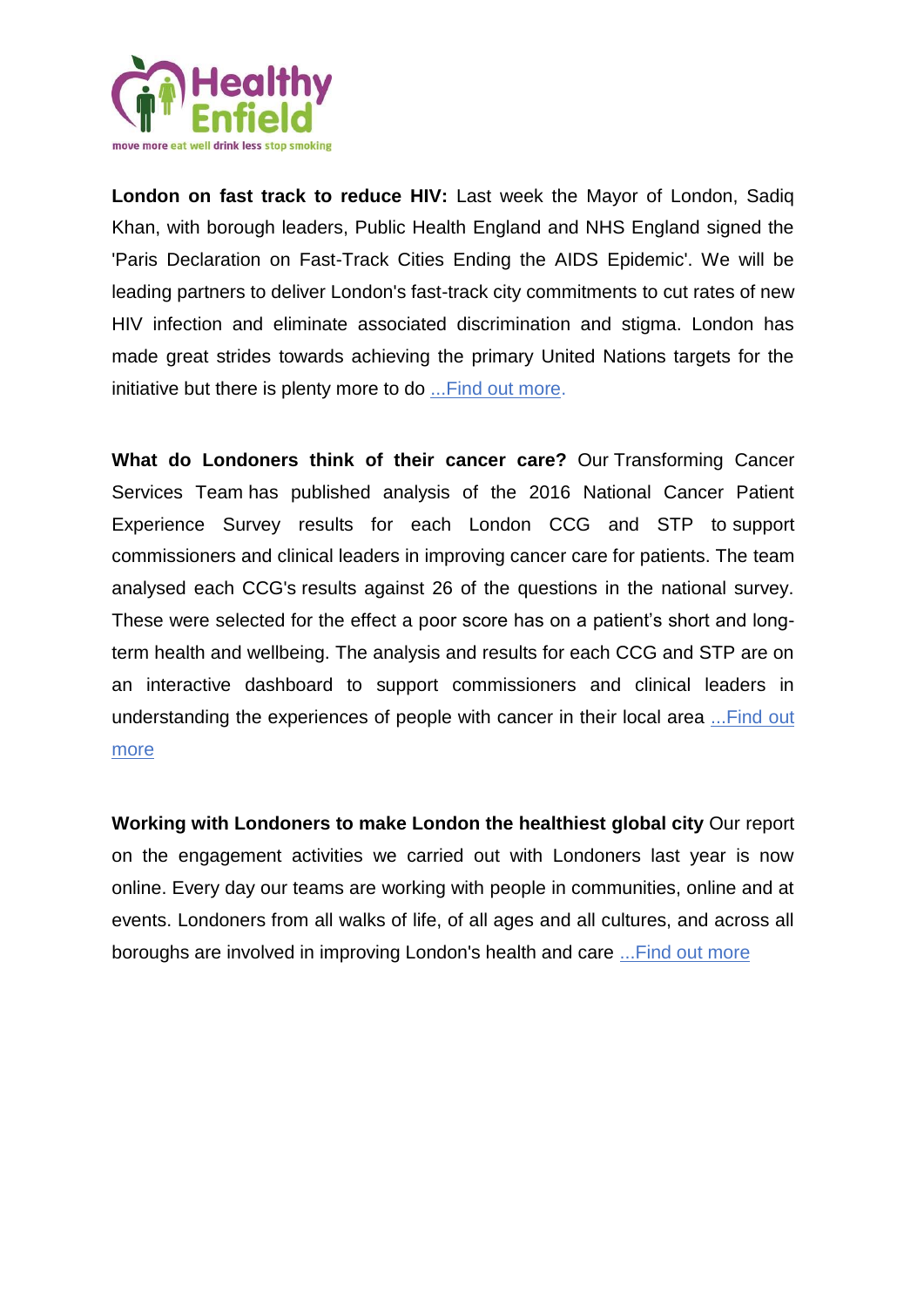

**Resources for referring patients with a suspected cancer** Updated suspected cancer referral forms for patients with a suspected cancer are now on our website for primary care referrers (including GPs, dentists and optometrists). Following feedback by stakeholders in primary and secondary care the referral forms and tumour guides have had generic and specific clinical changes since they originally launched in April 2016. Forms are available to download for Word, EmisWeb, SystmOne (Integrated, Non-integrated), Vision and DXS. Leaflets in 11 languages are also available to support patients who have been referred to hospital with a suspected cancer. Please contact [england.tcstlondon@nhs.net](mailto:england.tcstlondon@nhs.net) for further information [...Find out more](https://nhs.us12.list-manage.com/track/click?u=7ccd3f0a3a98b544cd2f254b0&id=8a2f946f74&e=c49574af1b)